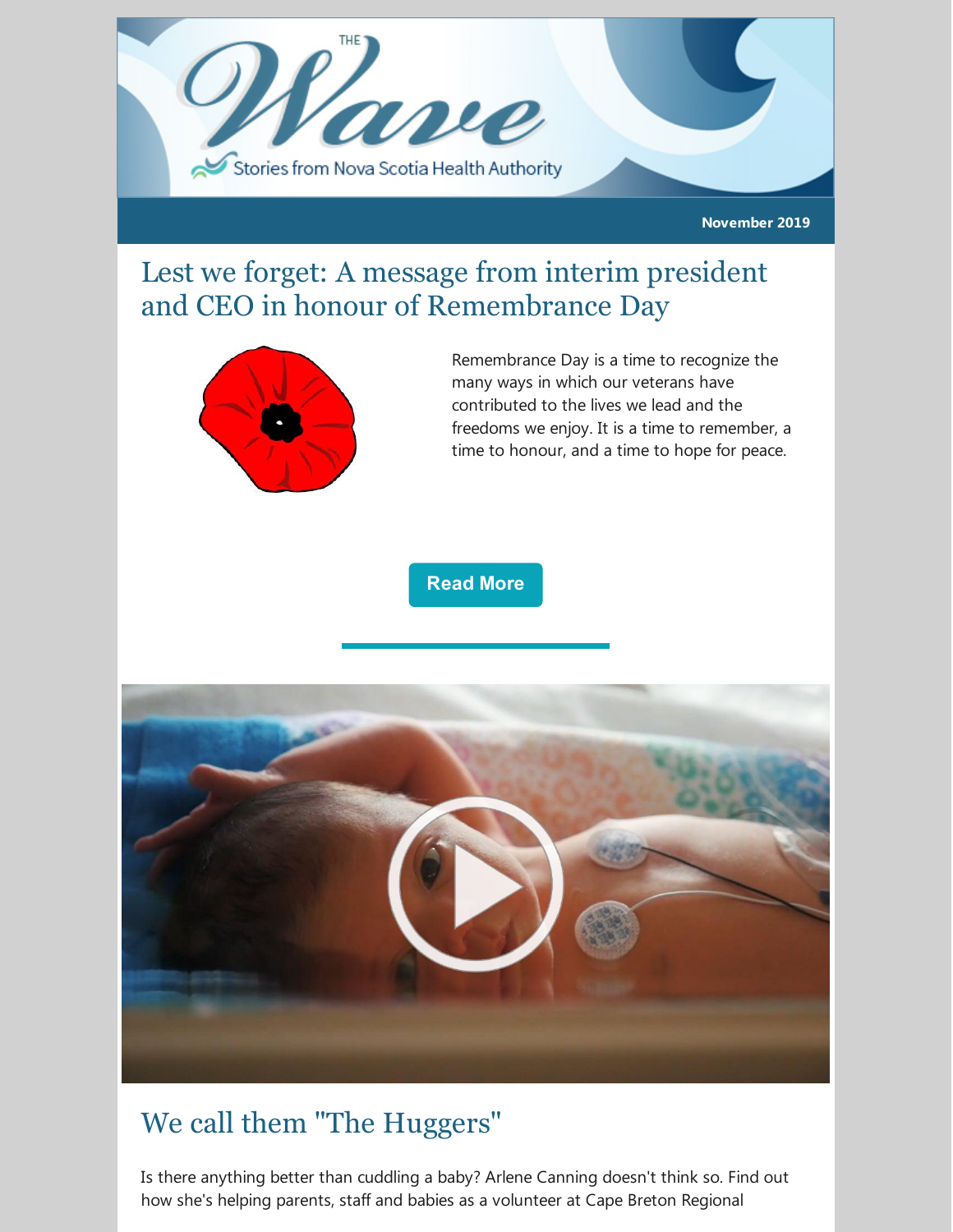Hospital.

## A message of thanks on National Philanthropy Day



#### National Philanthropy Day®

The Health Care Foundations and Auxiliaries of Nova Scotia and raise and invest millions of dollars every year in support of patient care, education and research. New equipment, renovations, bursaries and professional development are just some of the ways they make a difference every day. We all benefit from this generosity and so do the individuals, families and communities we serve.

"We are grateful to the generous donors, volunteers and staff who make those contributions possible," said Janet Davidson, interim President and CEO Nova Scotia Health Authority.

In recognition of National Philanthropy Day, please join us in thanking our Foundations, Auxiliaries and all of the individuals and groups who support health and health care in our communities.

### Protect yourself and others this flu season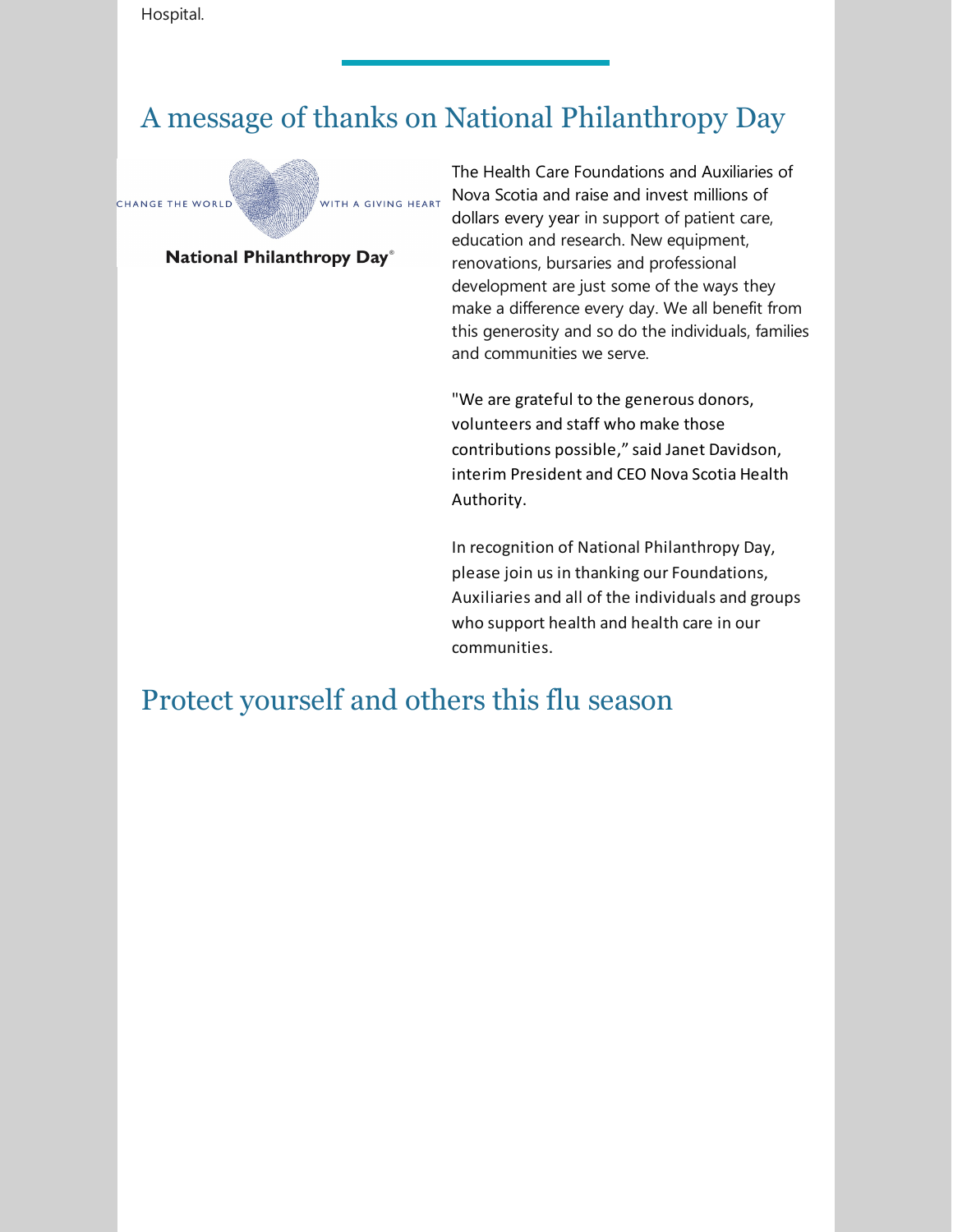

Finding a primary care provider in Nova Scotia - November 2019 snapshot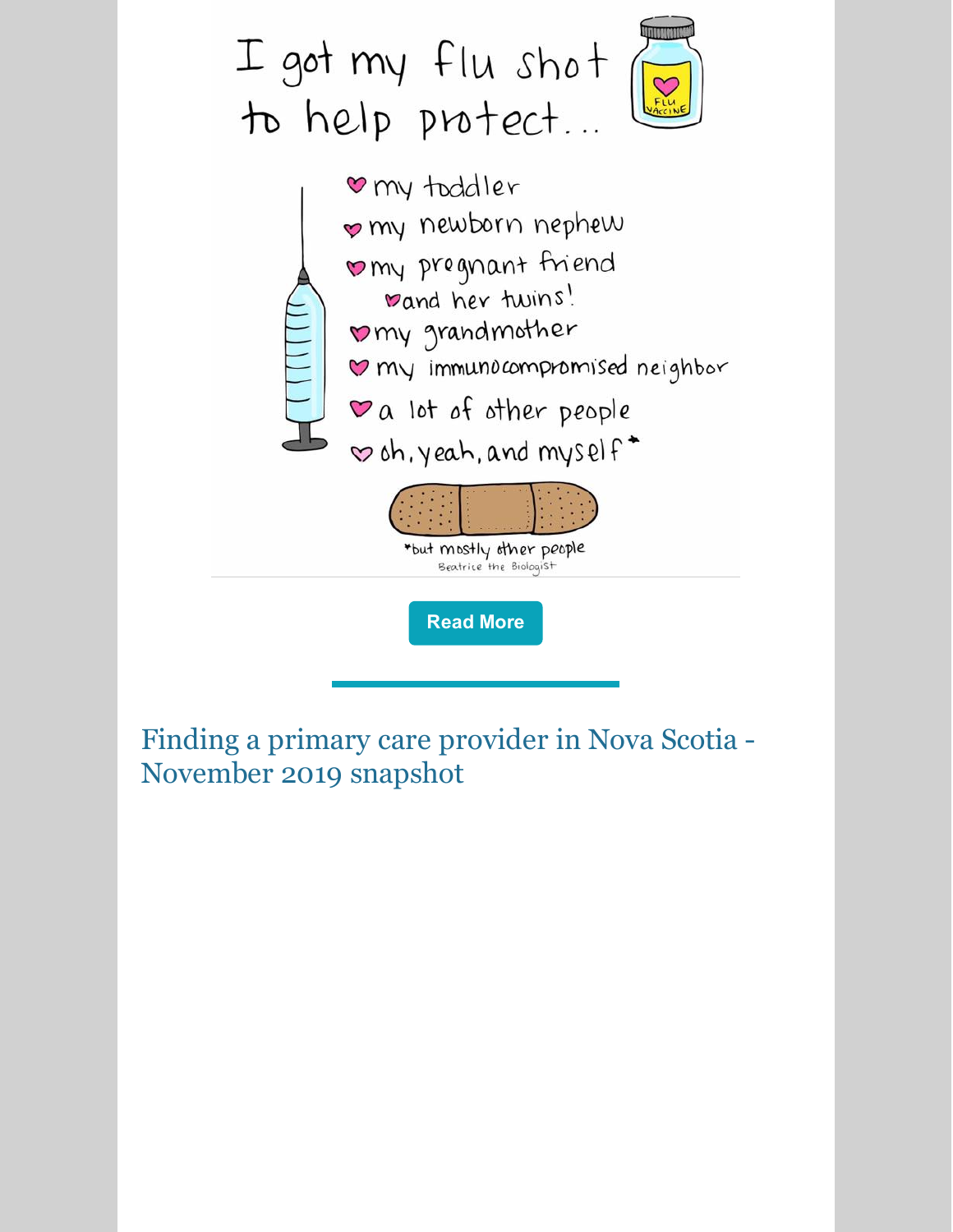### **Finding a Primary Care Provider** in Nova Scotia - November 2019 Snapshot



have found a family practice since November 2016



found a family doctor or nurse practitioner each month in the past 12 months

### 49,340 **Nova Scotians**

are on the Need a Family Practice Registry, as of November 1, 2019





NSHA is committed to improving access to primary health care by building and strengthening family practice teams and recruiting family doctors. We report on our efforts monthly. As of this month, there were 49,340 people on the Need a Family Practice Registry.

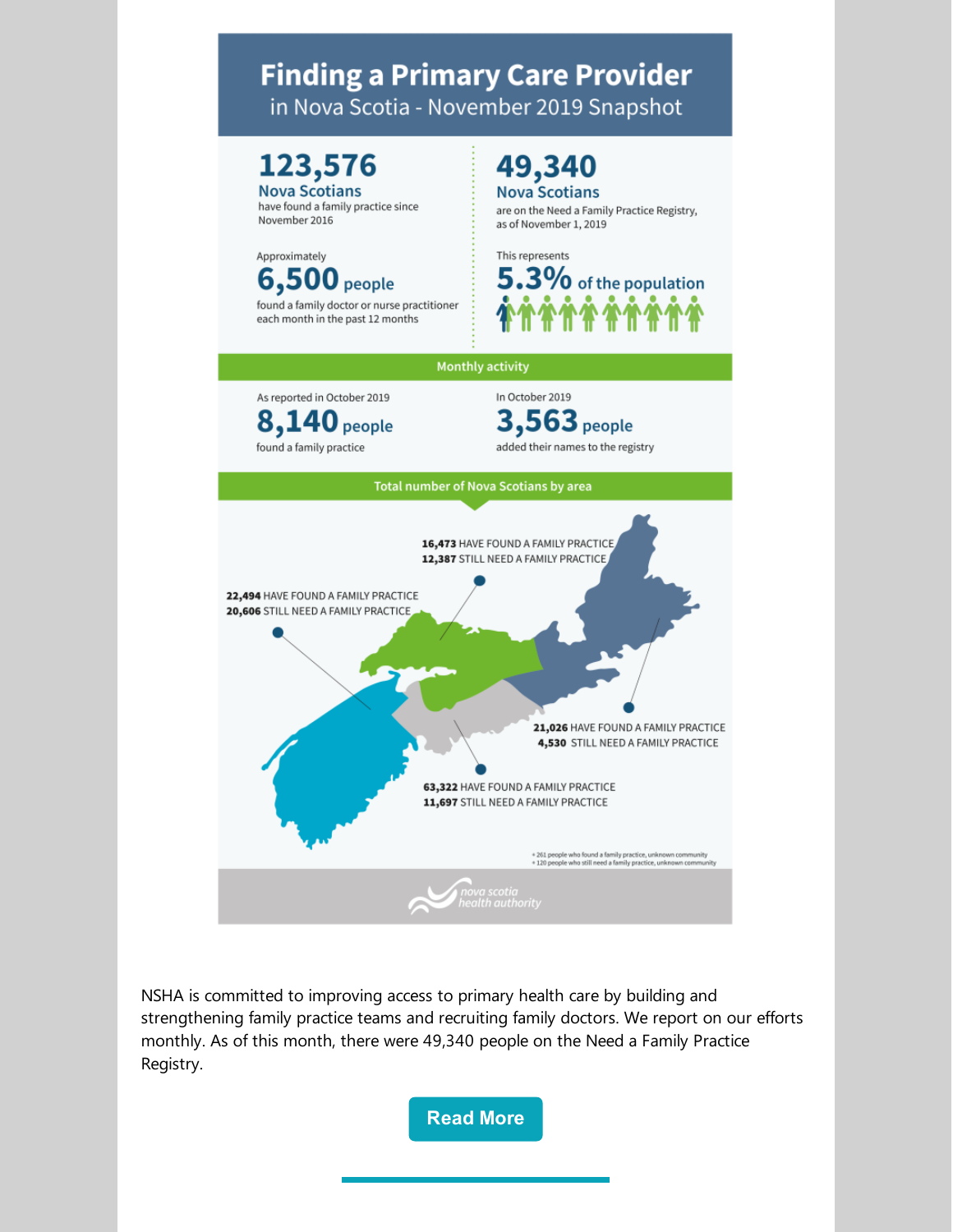### Nursing home, mom and me



October was Continuing Care Month in Nova Scotia. This year's theme was Continuing Care: Your Home, Our Passion which reflects the underlying message that every day in Nova Scotia, the people who work and volunteer in continuing care are making a remarkable difference in the lives of people of all ages who need care and support in their homes and communities.

Through this video, illustrator Susan MacLeod shares her experience of growing to appreciate the work of continuing care assistants and learning to love her mother in a new and unexpected way.

### Mental Health investments improving wait times

Recent investments in crisis and urgent care services are helping to reduce wait times for people who most need mental health services.

The most serious situations are when people are experiencing a mental health crisis. They now have faster access to emergency care through the 24/7 provincial Mental Health Crisis Line as well as crisis response teams at regional hospitals throughout the province.

The next level is considered urgent. In these situations, people should be seen within seven days or less, based on best practices. Currently, 96 per cent of adults assessed as urgent are being seen within this target, up from 85 per cent last year

**[Read](https://novascotia.ca/news/release/?id=20191114004) More**

### Rotavirus vaccine now publicly funded

The rotavirus vaccine has been added to Nova Scotia's publicly funded childhood immunization program. Babies born on or after Nov. 1, will be eligible to get the vaccine.

The rotavirus vaccine is given orally to babies at two, four and six months of age, at the same time as other routine infant immunizations.

Rotavirus is a highly contagious, easily transmitted virus that causes gastrointestinal illness in children. It typically affects children between three and 24 months of age.

**[Read](https://novascotia.ca/news/release/?id=20191101002) More**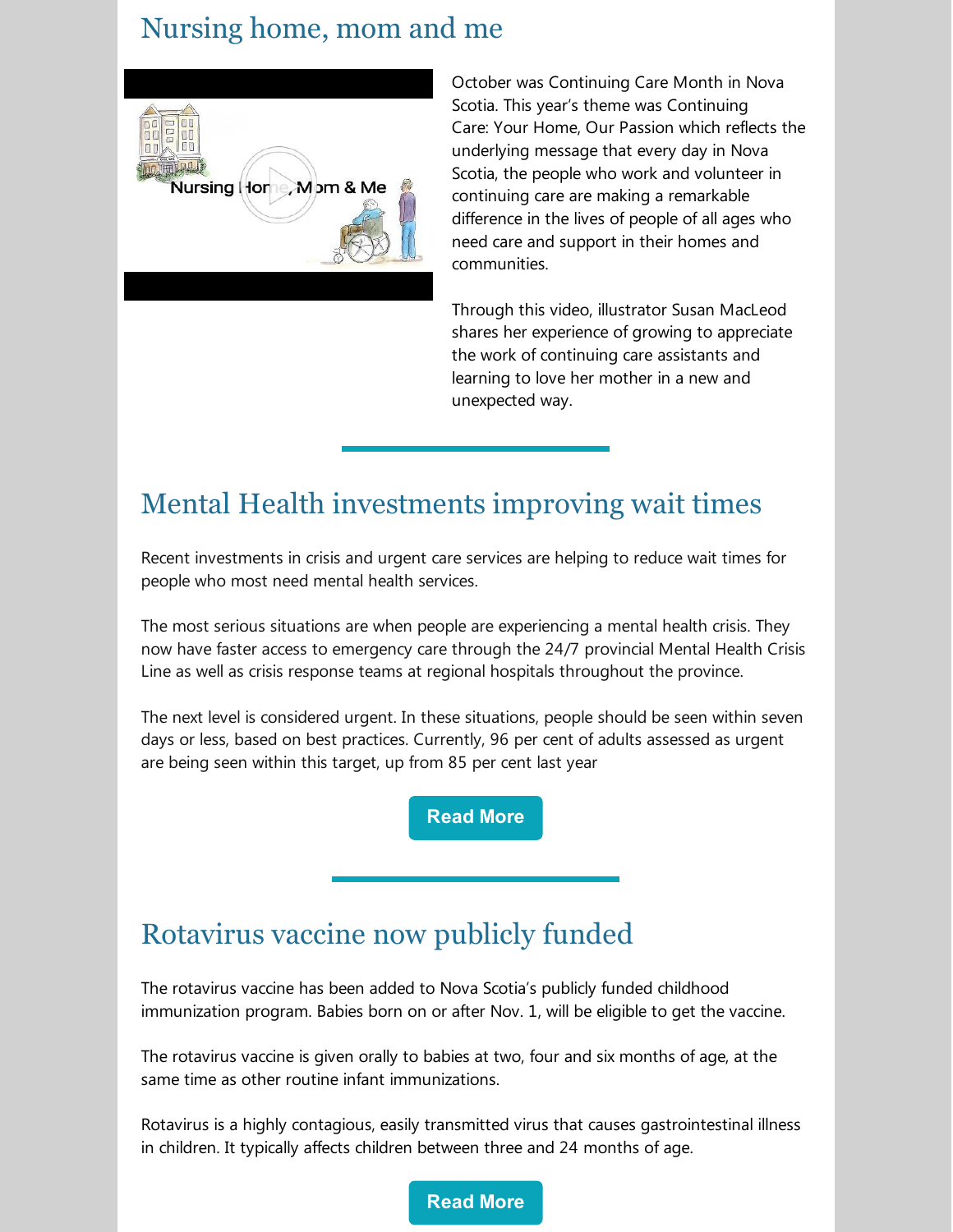## Community partnership brings accessible, affordable fresh food option to Digby area



"Everyone deserves healthy food, but an alarming number of people living in the Digby area find it hard to put fresh vegetables and fruit on their table," said Jennifer Lamrock, a health promoter with Public Health in Digby County.

For many members of the rural area, buying fresh produce isn't something that their budget allows.

Knowing this, Public Health decided to take advantage of an opportunity presented by the Halifax Mobile Food Market to help find a solution for the Digby area.

**[Read](http://www.nshealth.ca/news/community-community-digby-area-gets-accessible-affordable-fresh-food-option) More**

## Living with mental illness and addiction conference focuses on first voice perspective

Using the first voice perspective as a way to reduce stigma and increase knowledge was the focus of this year's Living with Mental Illness and Addiction conference.

This year's conference was held on Nov. 7 with about 600 conference attendees, including people living with mental illness and/or addiction, their families, representatives from community agencies and the general public. This event is the largest of its kind in the region.

The conference was livestreamed and is available online at [www.sharethejourneycb.com](http://www.sharethejourneycb.com/).

**[Read](http://www.nshealth.ca/news/living-mental-illness-and-addiction-conference-takes-place-today-focuses-first-voice) More**

# Our people in profile

All across NSHA, employees, physicians, learners and volunteers perform many different roles and work in many different departments but share a common